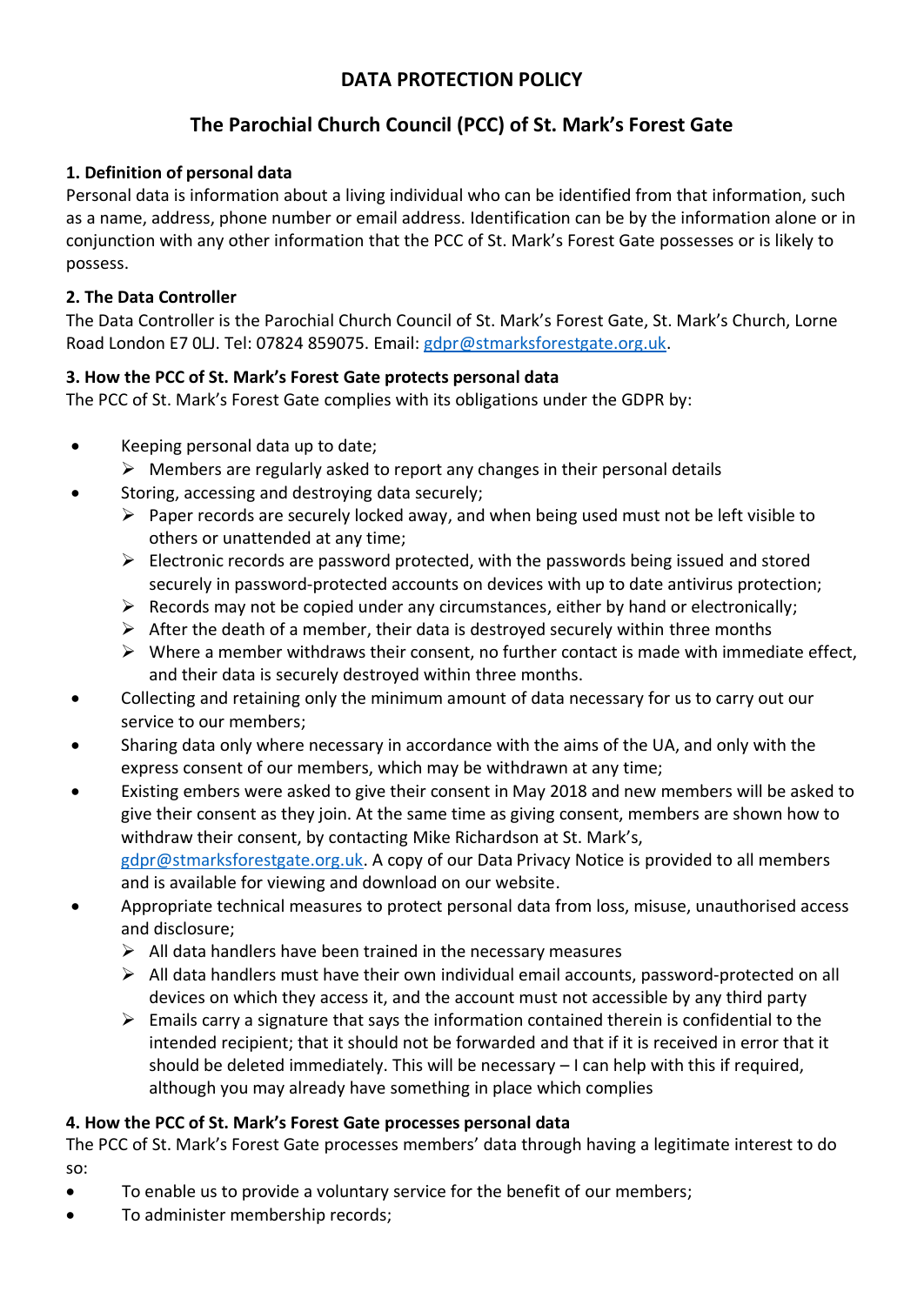- To fundraise and promote the mission of St. Mark's Forest Gate;
- To manage our employees and volunteers;
- To maintain our own statutory accounts and records (including the processing of Gift Aid applications);
- To inform members of news, events, activities and services at St. Mark's;
- To provide statistical information about St. Mark's to the Diocese of Chelmsford this information consists purely of numbers and does not include names, addresses or any other details you have given us, except in the case of elected members, i.e. the Churchwardens and the members of the PCC, including co-opted members.

### **5. Legal compliance for processing personal data**

- Members give explicit consent on an opt-in basis so that we can keep them informed about news, events, activities and services, and process Gift Aid and other donations.
- Processing is necessary for carrying out obligations under employment, social security, safeguarding or social protection law, or a collective agreement;
- Processing is carried out by us as a not-for-profit body provided:
	- $\circ$  the processing relates only to members or former members (or those who have regular contact with it in connection with those purposes); and
	- o there is no disclosure to a third party without consent.
- An audit has been completed to establish the nature of the data we collect and this informs our use of it;
- Where photographs are taken this will be announced the start of the relevant event, and people present will be given the opportunity to refuse consent. Any photo displayed will be removed immediately if someone who appears in it asks us to do so.
- If data is collected at Open Days, we will make clear how it will be used and show that it is in accordance with the GDPR.
- Wherever possible, data shared with an external auditor examining our accounts at the end of each financial year will be anonymised. If this is not possible, a data sharing agreement will be sought.

## **6. Sharing personal data**

Personal data will be treated as strictly confidential and will only be shared with other members of St. Mark's in order to carry out a service to other members of the church, e.g. preparing rotas, or for purposes connected with it. We will not normally share data with third parties outside St. Mark's, and if we do so, this will only be with members' consent.

## **7. Social Media**

For Facebook, Instagram, Twitter and YouTube, members' data privacy agreement is with these companies and not the PCC of St. Mark's Forest Gate. However, we use these media strictly in accordance with their terms and conditions and never use or share any information about members that we may receive through their use of them.

#### **8. Retention of personal data**

We retain membership data while it is still current, and Gift Aid declarations and associated paperwork for up to six years after the calendar year to which they relate.

#### **9. Members' rights regarding their personal data**

Members are explicitly made aware when giving consent that unless subject to an exemption under the GDPR, they have the following rights with respect to their personal data:

The right to request a copy of their personal data which the PCC of St. Mark's Forest Gate holds;